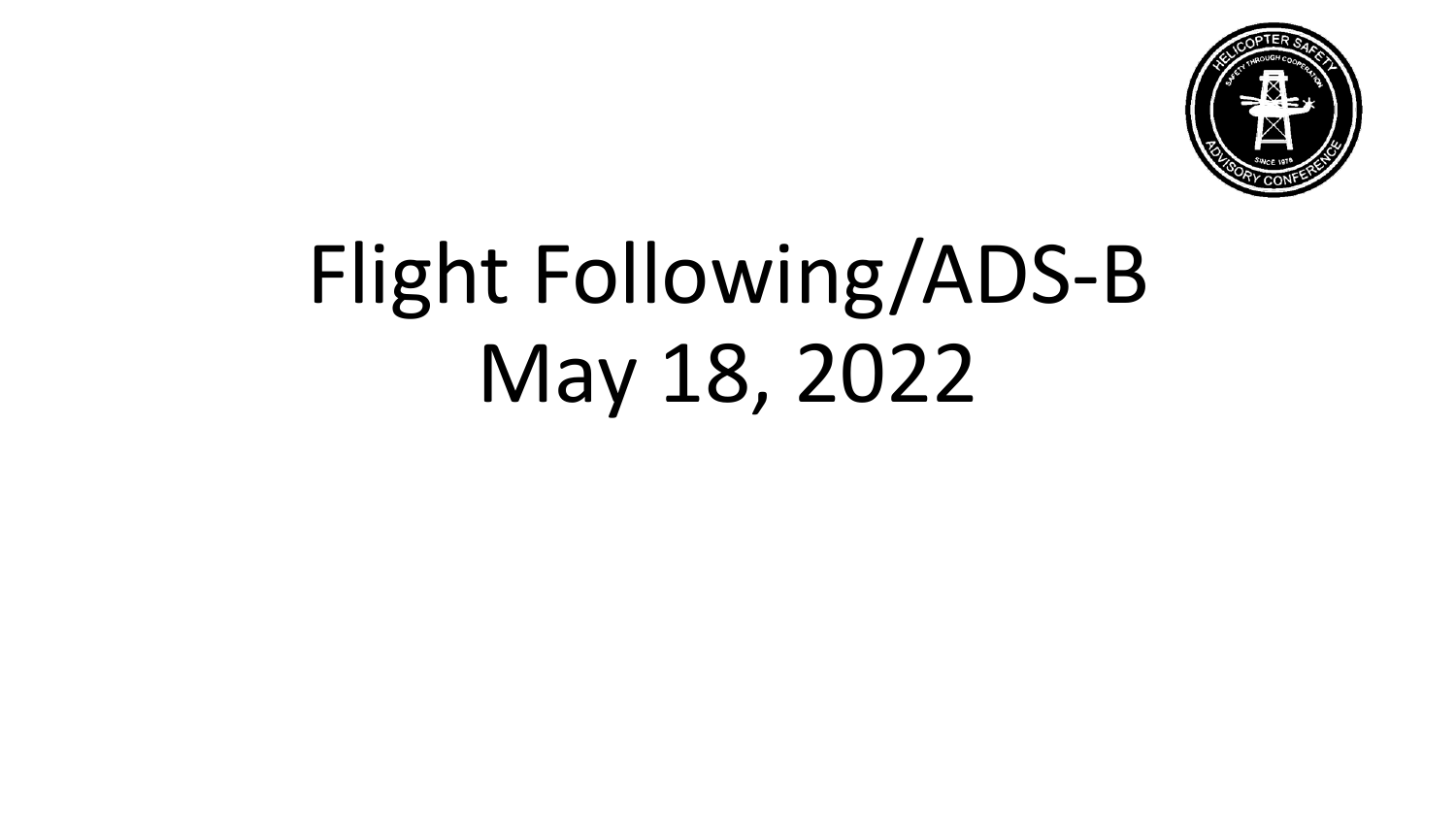May 18, 2022



Agenda:

- HSAC Antitrust
- GOM Traffic Count
- FAA
- CPDLC
- **HSAC Frequency Cards**
- Aviation Info Share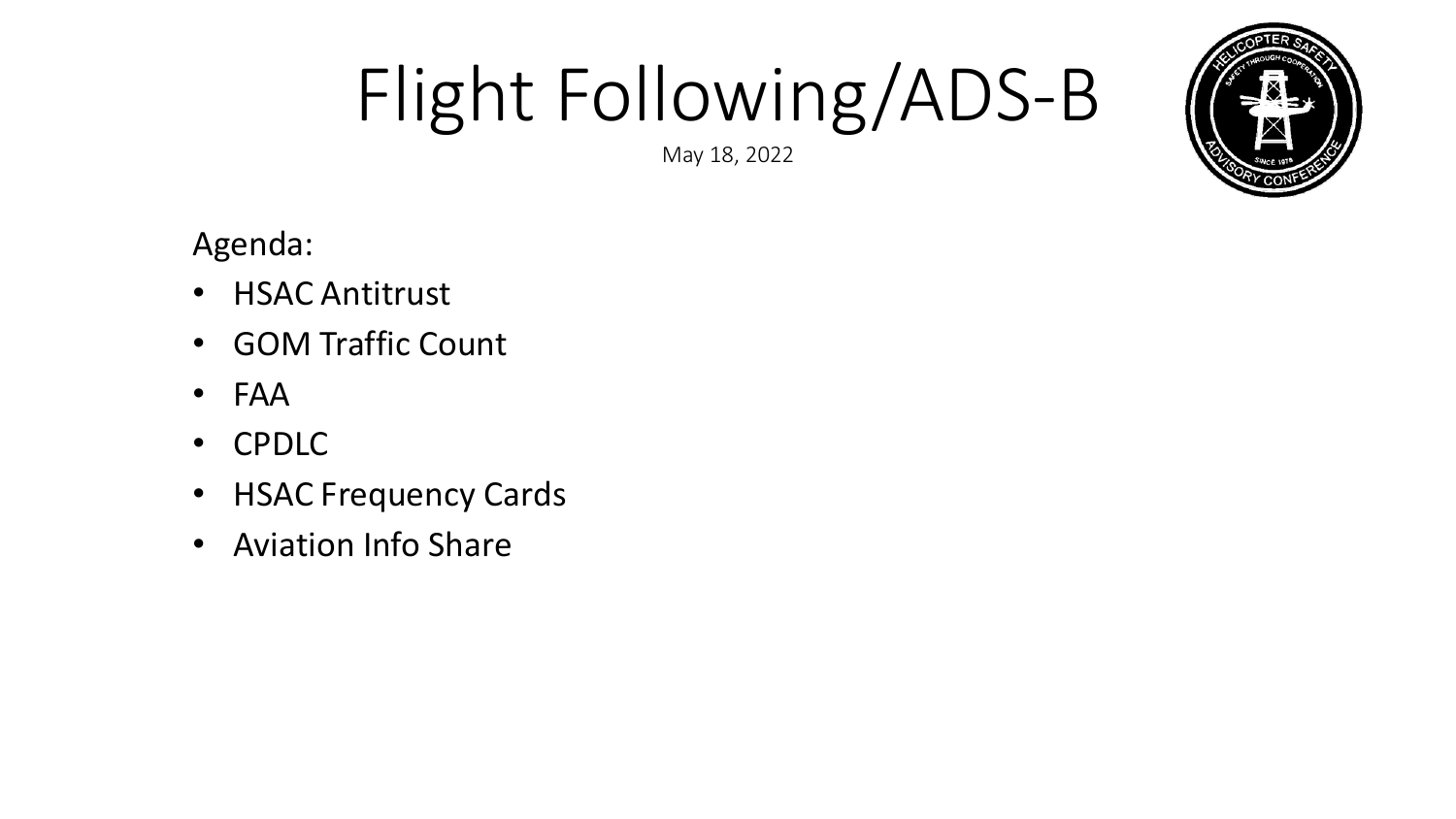May 18, 2022



Antitrust Checklist

We should always:

- Not discuss competitive cost, production, market analysis or other competitive trade sensitive data
- Have an agenda
- **EXE** Report to our own counsel any concerns that we have of variation from the agenda
- **EXECT MINUTER FORM AT A FECOLE OF STATE FIGG. F**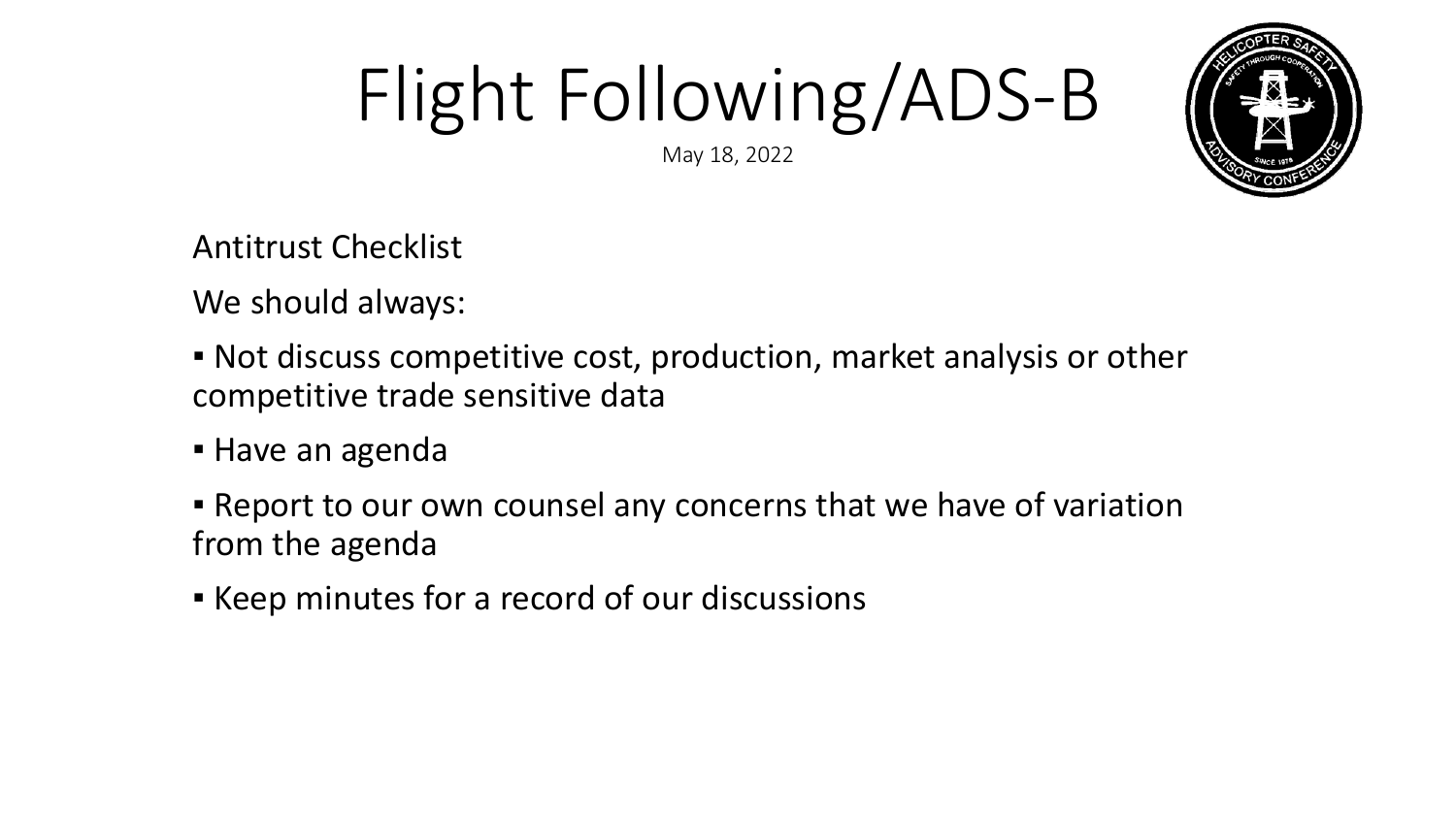May 18, 2022



#### HSAC ANTI TRUST STATEMENT

The Sherman Act and the Clayton Act are federal statutes which make certain agreements in restraint trade illegal. Violators can be subject to criminal penalties and large monetary damages.

The purpose of antitrust policies is to restrict communications concerning cost, production or other trade sensitive information which could be the foundation for such illegal agreements.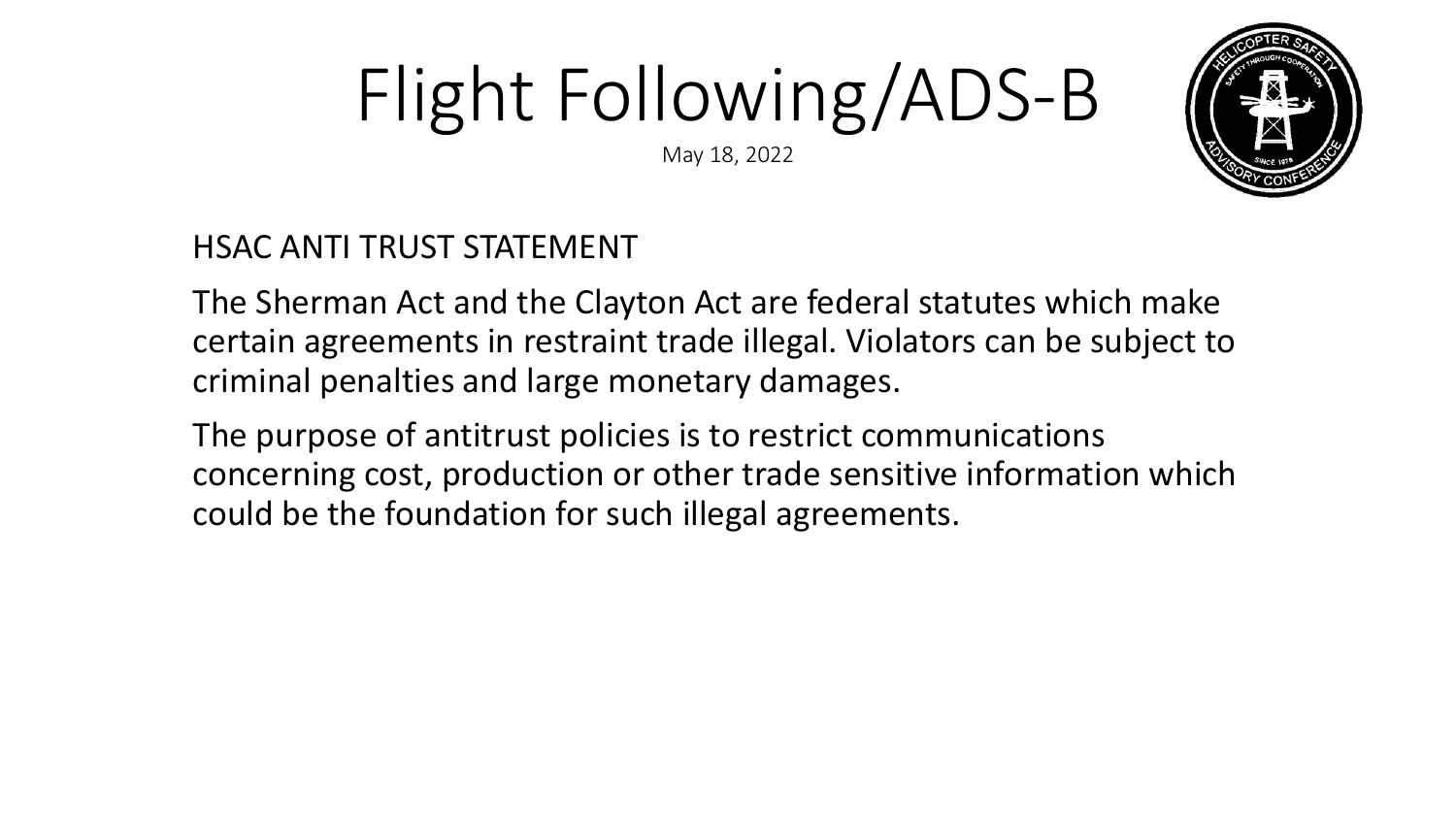#### Flight Following/ADS-B May 18, 2022

Trade Associations / Industry Groups

Trade associations are generally recognized as a legitimate forum for competitors to share ideas which promote the efficiency of the industry. Example:

**.** How to do things safer, better, more efficiently.

**EXT** However, any discussion which involves the use of cost information (even historical) or other competitive information should not take place without specific authorization of antitrust counsel.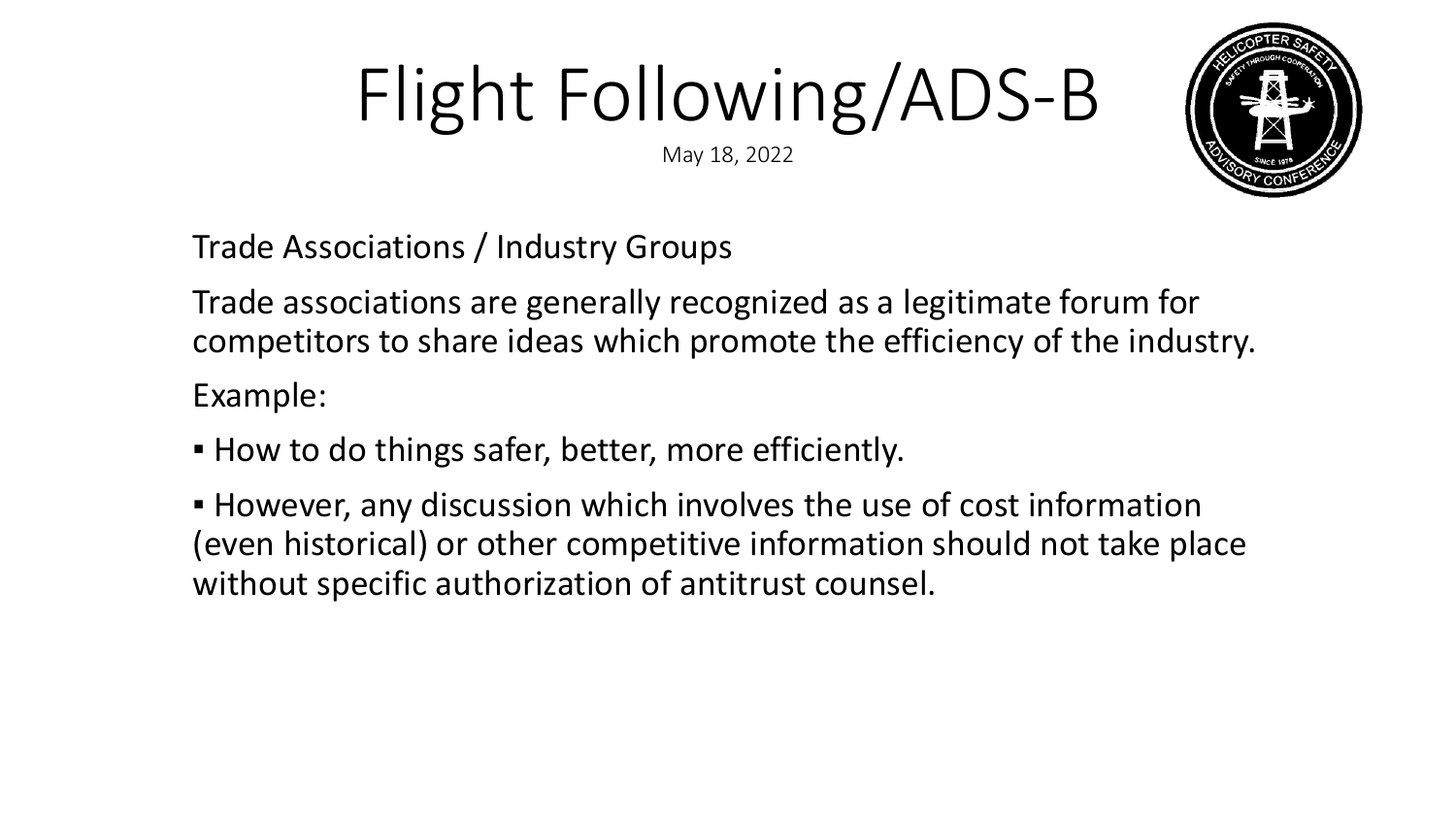May 18, 2022

ZHU Count Jan-Apr 2022:

• 8876 ADSB IFR Flights

### **FAA Traffic Count**

#### **FAA Traffic Count**

Total Operations from 01/01/2022 through 03/31/2022.

Total Operations from 01/01/2022 through 03/31/2022.

| <b>INSTRUMENT OPERATIONS CLASS B/C/VFR OPERATIONS</b> |                 |  |  |      |  |  |  |                            |  |          | <b>INSTRUMENT OPERATIONS CLASS B/C/VFR OPERATIONS</b> |                       |  |  |                  |  |  |  |  |                                                                                                   |          |
|-------------------------------------------------------|-----------------|--|--|------|--|--|--|----------------------------|--|----------|-------------------------------------------------------|-----------------------|--|--|------------------|--|--|--|--|---------------------------------------------------------------------------------------------------|----------|
|                                                       |                 |  |  |      |  |  |  |                            |  |          |                                                       |                       |  |  |                  |  |  |  |  | Airport AC AT GA MI TOTAL AC AT GA MI TOTAL GTOT Airport AC AT GA MI TOTAL AC AT GA MI TOTAL GTOT |          |
|                                                       | GAO 0 856 170 4 |  |  | 1030 |  |  |  | $0\quad 64\quad 46\quad 1$ |  | 111 1141 |                                                       | HUM  0  4551  959  24 |  |  | 5534 0 163 471 7 |  |  |  |  |                                                                                                   | 641 6175 |

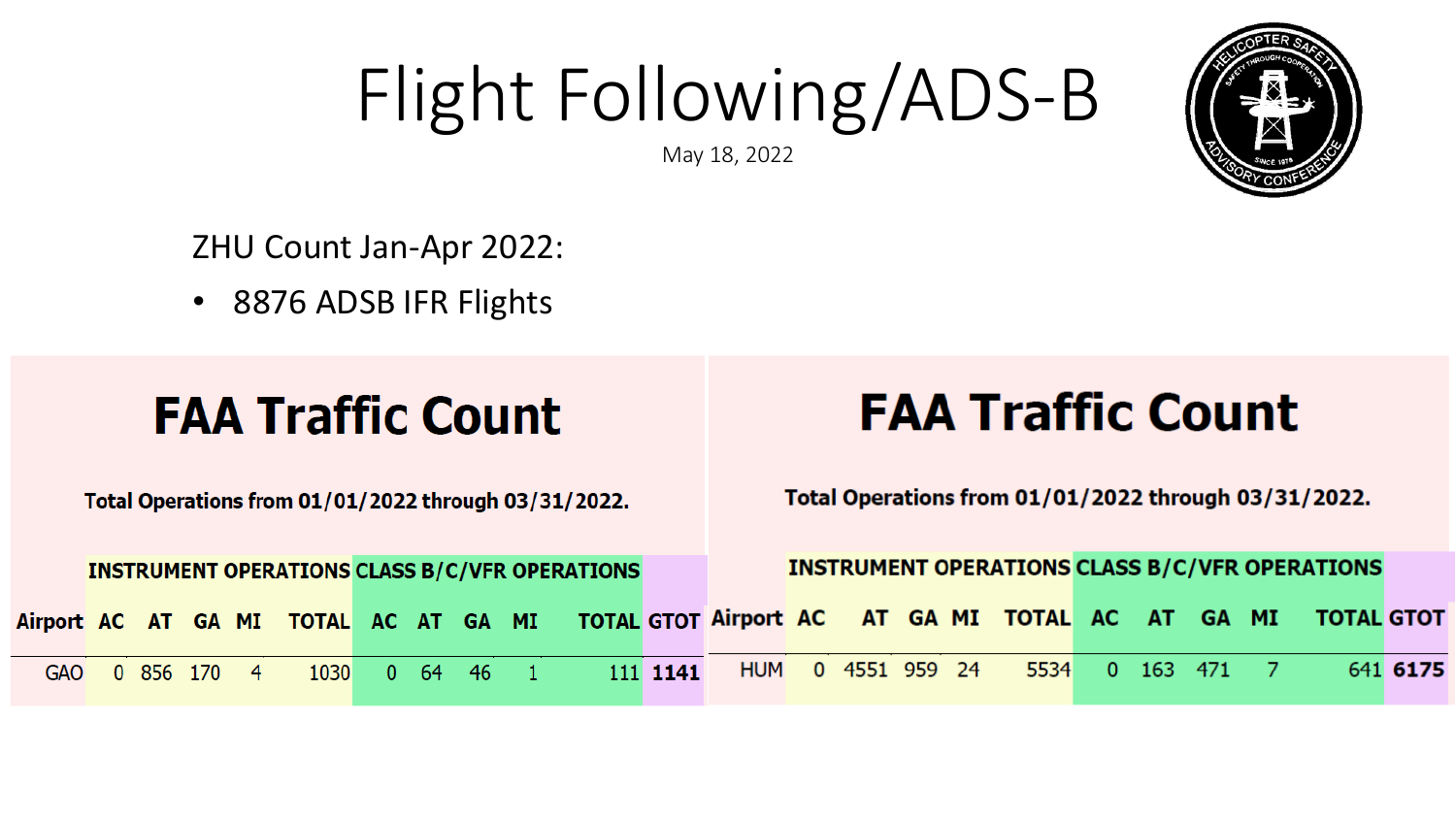

May 18, 2022